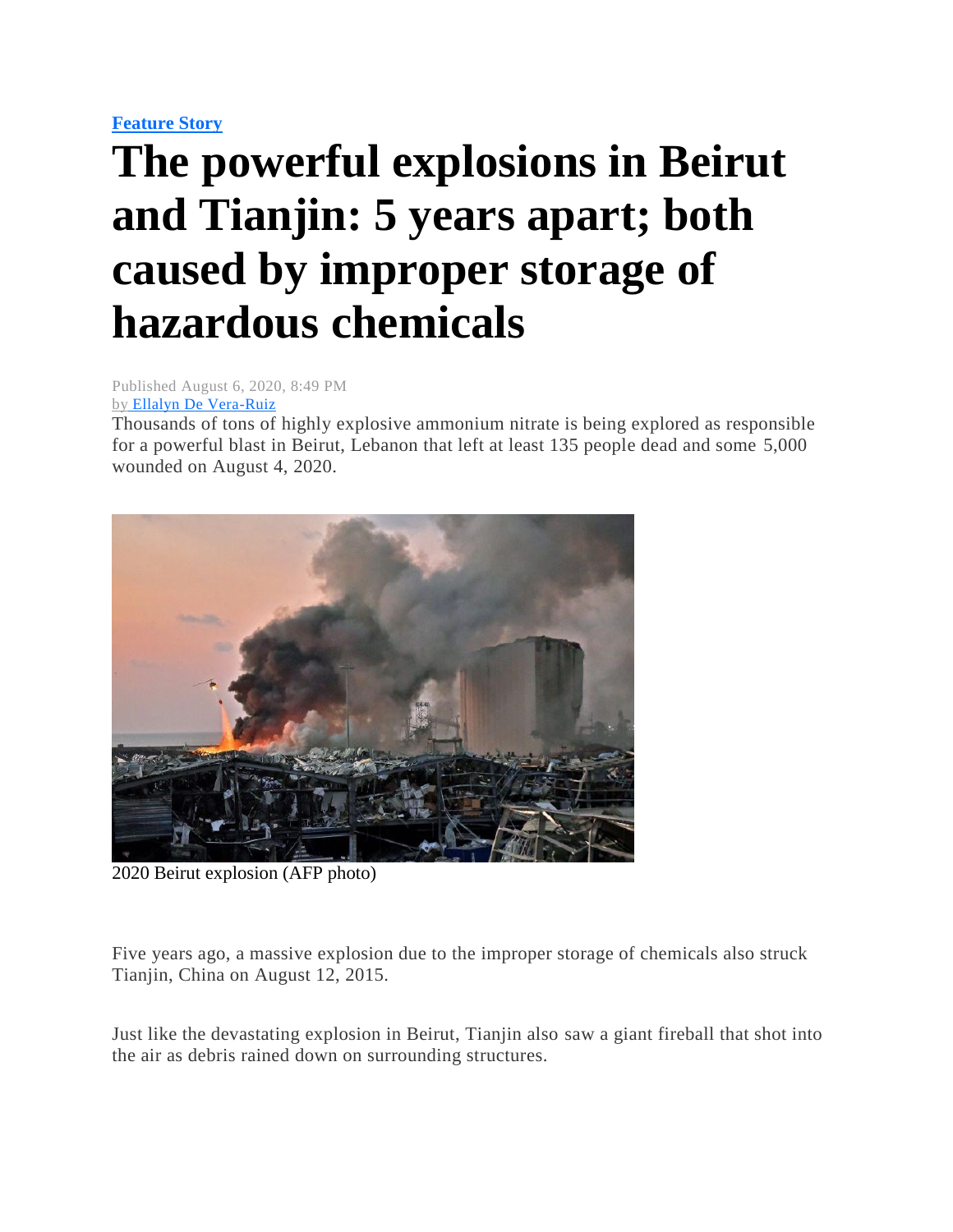Investigations on the Tianjin explosion concluded that it has been caused by the illegal storage of thousands of tons of hazardous chemicals including nitrates, flammable materials, and toxic compounds contained at the station, according to the international knowledge platform for disaster risk reduction, PreventionWeb.

In Beirut the day following the blast, the Lebanese authorities have focused their investigation on how a 2,750-ton cargo of ammonium nitrate was left sitting inside a warehouse since it was confiscated from a Russian ship in 2013.

Initial reports show that the chemical commonly used in fertilizers and explosives was likely accidentally ignited by a welding work before the blast.

The explosion was so powerful that it ripped through the city leaving much of the port wiped out and hundreds of buildings damaged.

Five years ago, the massive explosion in Tianjin due to the improper storage of chemicals killed 173 people, injured 700, and destroyed hundreds of homes in the densely populated area. Among the deceased were 104 firefighters, considered the largest loss of firefighters on duty in the history of modern China.



2015 Tianjin explosion (AFP Photo)

According PreventionWeb, the explosion at a Tianjin warehouse yard in August 2015 was "one of the most tragic industrial accidents in China."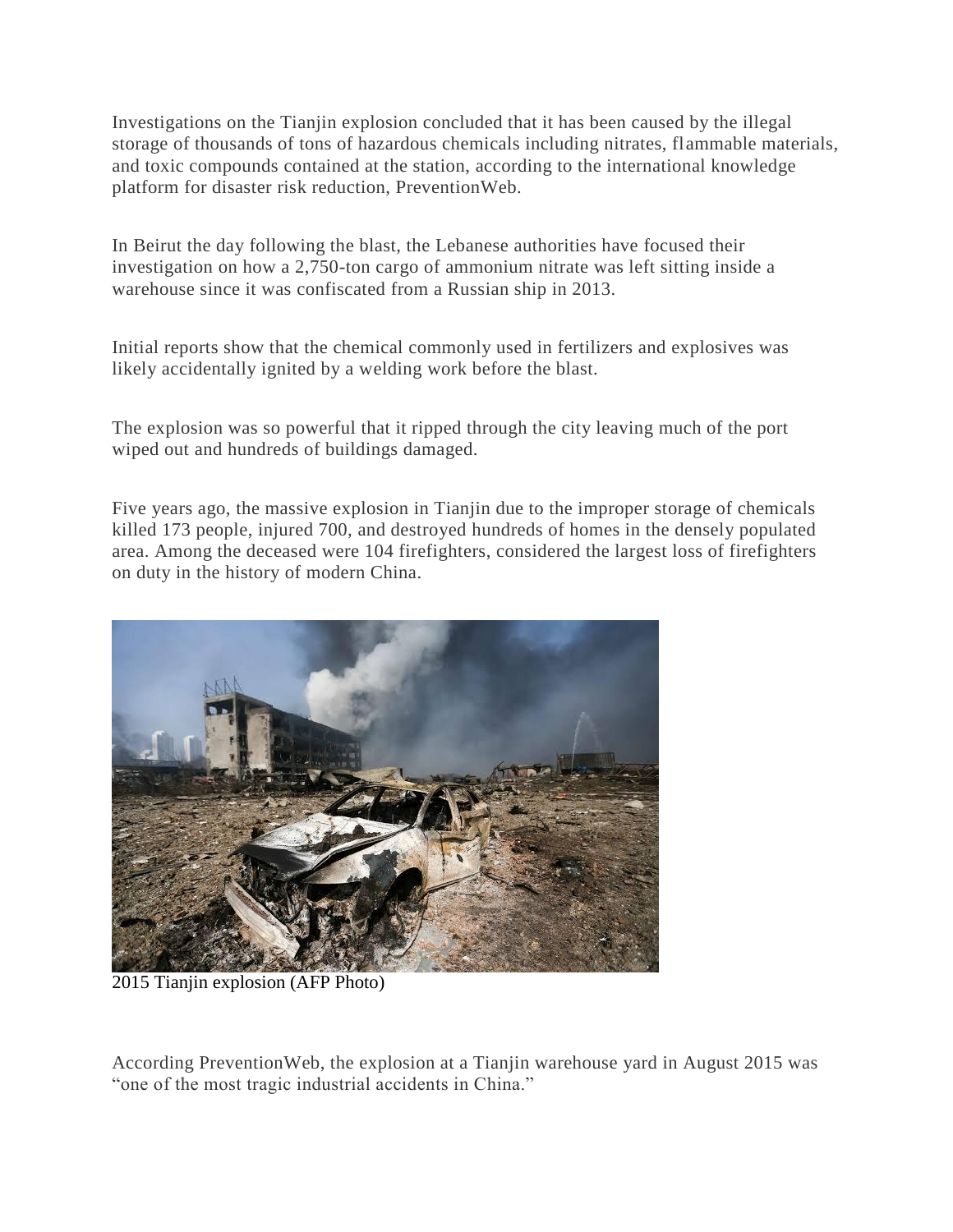An explosion crater showed the blast's grim devastation in Tianjin, while much of Beirut's port has been wiped out.

Based on a Washington Post's report, Beirut neighborhoods near the port are lined with apartments, clubs and restaurants. Many of those buildings were flattened by the explosion.

The blast in Beirut was measured as a magnitude 3.3 quake, while it was equivalent to a 2.2 magnitude tremor in Tianjin.

Washington Post also reported that the number of injured in Beirut strained the capacity of hospitals. In the Tianjin explosion, BBC reported that hospitals struggled to cope with the number of casualties.

Similar to the Tianjin blast, the improper storage of ammonium nitrate is also seen as the likely source of the explosion in Beirut.

Washington Post reported that concerns have emerged in areas near the blast site in Beirut over the release of potential toxins into the air.

PreventionWeb cited that firefighters and medical first responders in the Tianjin explosion were unaware of the dangerous chemicals involved in the blasts. "As a result, water from fire hoses reacted with volatile chemicals during the initial response, which many feared released toxic compounds into the air and water system," it said.

## **What is ammonium nitrate?**

According to the Nortech Laboratory, ammonium nitrate is an odorless, colorless or white, crystal salt produced by the reaction of ammonia and nitric acid.

Ammonium nitrate is an important component of many fertilizer mixtures and is not harmful if handled properly.

However, it noted that inhalation of high concentrations of ammonium nitrate dust can cause respiratory tract irritation, manifested by cough, sore throat, shortness of breath, or even suffocation. When swallowed in high concentrations, ammonium nitrate may cause headache, dizziness, abdominal pain, vomiting, bloody diarrhea, weakness, a tingling sensation, heart and circulation irregularities, convulsions, collapse, and suffocation.